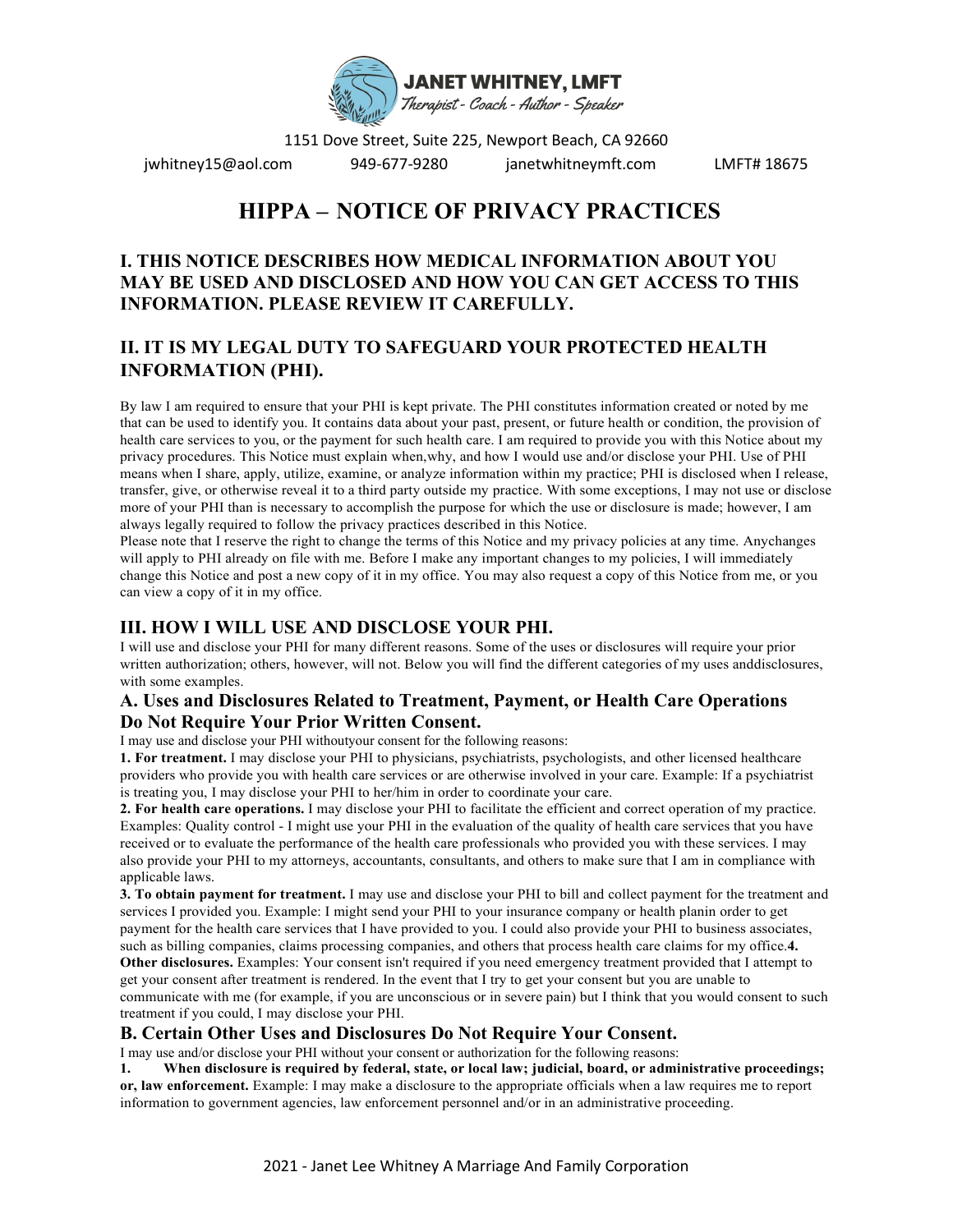

1151 Dove Street, Suite 225, Newport Beach, CA 92660

jwhitney15@aol.com 949-677-9280 janetwhitneymft.com LMFT# 18675

**2. If disclosure is compelled by a party to a proceeding before a court of an administrative agency pursuant to its lawful authority.**

**3. If disclosure is required by a search warrant lawfully issued to a governmental law enforcement agency.**

**4. If disclosure is compelled by the patient or the patient's representative pursuant to California Health and Safety Codes or to corresponding federal statutes of regulations**, such as the Privacy Rule thatrequires this Notice.

**5. To avoid harm.** I may provide PHI to law enforcement personnel or persons able to prevent or mitigate aserious threat to the health or safety of a person or the public.

**6. If disclosure is compelled or permitted by the fact that you are in such mental or emotional condition as to be dangerous to yourself or the person or property of others, and if I determine that disclosure is necessary to prevent the threatened danger.**

**7. If disclosure is mandated by the California Child Abuse and Neglect Reporting law.** For example, if Ihave a reasonable suspicion of child abuse or neglect.

**8. If disclosure is mandated by the California Elder/Dependent Adult Abuse Reporting law.** For example, ifI have a reasonable suspicion of elder abuse or dependent adult abuse.

**9. If disclosure is compelled or permitted by the fact that you tell me of a serious/imminent threat of physical violence by you against a reasonably identifiable victim or victims.**

**10. For public health activities.** Example: In the event of your death, if a disclosure is permitted or compelled, Imay need to give the county coroner information about you.

**11. For health oversight activities.** Example: I may be required to provide information to assist the governmentin the course of an investigation or inspection of a health care organization or provider. **12. For specific government functions.** Examples: I may disclose PHI of military personnel and veterans

under certain circumstances. Also, I may disclose PHI in the interests of national security, such as protecting the President of the United States or assisting with intelligence operations. **13. For researchpurposes.** In certain circumstances, I may provide PHI in order to conduct medical

research. **14. For Workers' Compensation purposes.** I may provide PHI in order to comply with Workers' Compensation laws. **15. Appointment reminders and health related benefits or services.** Examples: I may usePHI to provide appointment reminders. I may use PHI to give you information about alternative treatment options, or other health care services or benefits I offer**. 16. If an arbitrator or arbitration panel compelsdisclosure,** 

when arbitration is lawfully requested by

either party, pursuant to subpoena *duces tectum* (e.g., a subpoena for mental health records) or anyother provision authorizing disclosure in a proceeding before an arbitrator or arbitration panel.

**17. I am permitted to contact you, without your prior authorization, to provide appointment reminders or information about alternative or other heath-related benefits and services that may be of interest to you.**

**18. If disclosure is required or permitted to a health oversight agency for oversight activities authorized bylaw.**  Example: When compelled by U.S. Secretary of Health and Human Services to investigate or assess my compliance with HIPAA regulations.

**19. If disclosure is otherwise specifically required by law.**

#### **C. Certain Uses and Disclosures Require You to Have the Opportunity to Object.**

**1. Disclosures to family, friends, or others.** I may provide your PHI to a family member, friend, or other individual who you indicate is involved in your care or responsible for the payment for your health care, unless you object in whole or in part. Retroactive consent may be obtained in emergency situations.

#### **D. Other Uses and Disclosures Require Your Prior Written Authorization.**

In any other situation not described in Sections IIIA, IIIB, and IIIC above, I will request your written authorization before using or disclosing any of your PHI. Even if you have signed an authorization to disclose your PHI, you may later revoke that authorization, in writing, to stop any future uses and disclosures (assuming that I haven't taken any action subsequent to the originalauthorization) of your PHI by me.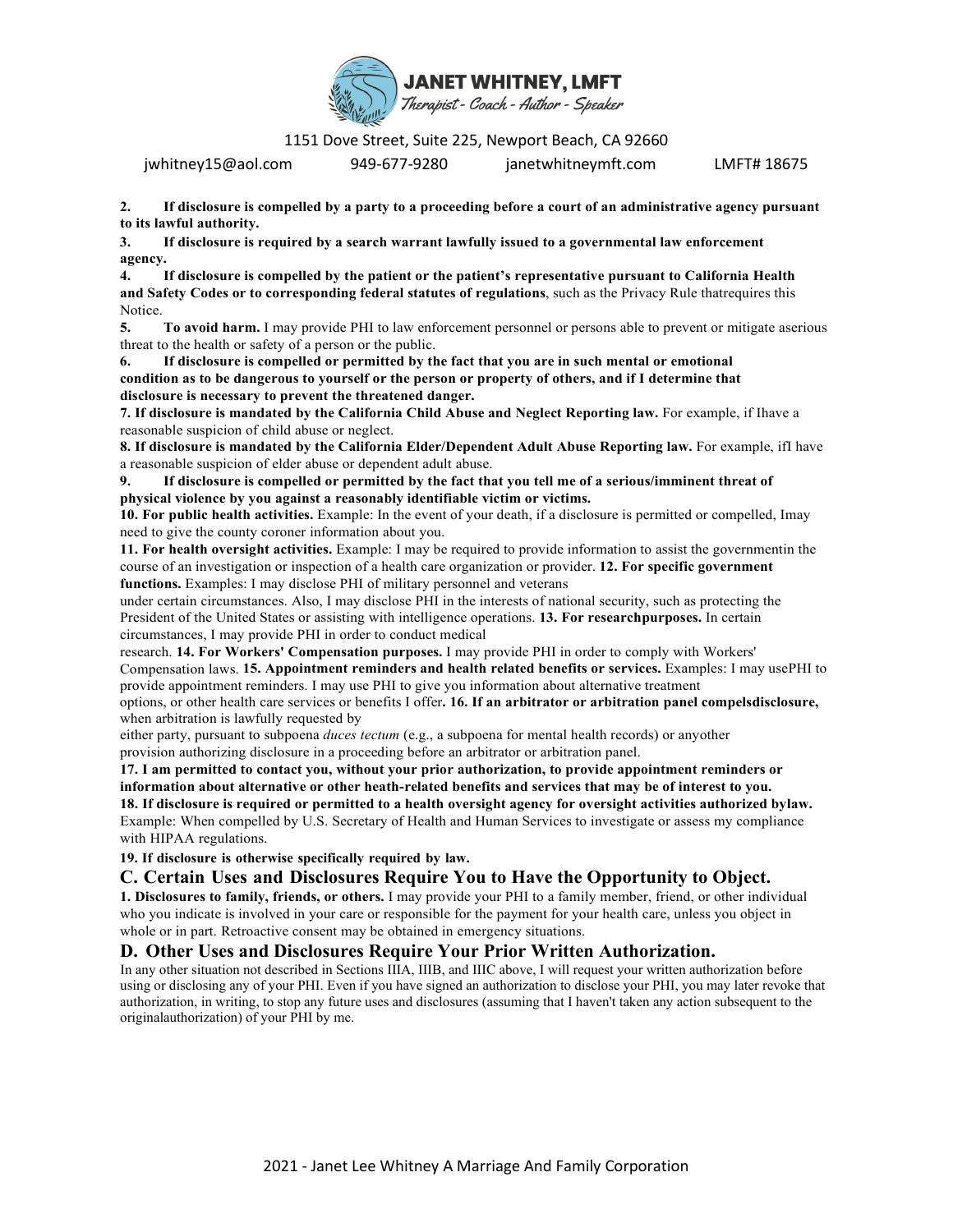

1151 Dove Street, Suite 225, Newport Beach, CA 92660

jwhitney15@aol.com 949-677-9280 janetwhitneymft.com LMFT# 18675

## **IV. WHAT RIGHTS YOU HAVE REGARDING YOUR PHI**

These are your rights with respect to your PHI:

**A. The Right to See and Get Copies of Your PHI.**In general, you have the right to see your PHI that is in my possession, or to get copies of it; however, you must request it in writing. If I do not have your PHI, but I know who does, I will advise you how you can get it. You will receive a response from me within 30 days of my receiving your written request. Under certain

circumstances, I may feel I must deny your request, but if I do, I will give you, in writing, the reasons for the denial. I will also explain your right to have my denial reviewed. If you ask for copies of your PHI, I will charge you not more than \$.25 per page. I may see fit to provide you with a summary or explanation of the PHI, but only if you agree to it, as well as to the cost, in advance.

**B. The Right to Request Limits on Uses and Disclosures ofYour PHI.** You have the right to ask that I limit how I use and disclose your PHI. While I will consider your request, I am not legally bound to agree. If I do agree to your request, I will put those limits in writing and abide by them except in emergency situations. You do not have the right to limit the uses and disclosures that I am legally required or permitted to make.

**C. The Right to Choose How I Send Your PHI to You.** It is your right to ask that your PHI be sent to you at an alternate address (for example, sending information to your work address rather than your home address) or by an alternate method (for example, via email instead of by regular mail). I am obliged to agree to your request providing that I can give you the PHI, in the format you requested, without undue inconvenience.

**D. The Right to Get a List of the Disclosures I Have Made.** You are entitled to a list of disclosures of your PHI that I have made. The list will not include uses or disclosures to which you have already consented, i.e., those for treatment, payment, or health care operations, sent directly to you, or to your family; neither will the list include disclosures made for national security purposes, to corrections or law enforcement personnel, or disclosures made before April 15, 2003. After April 15, 2003, disclosure records will be held for six years. I will respond to your request for an accounting of disclosures within 60 days of receiving your request. The list I give you will include disclosures made in the previous six years (the first six year period being 2003-2009) unless you indicate a shorter period. The list will include the date of the disclosure, to whom PHI was disclosed (including their address, if known), a description of the information disclosed, and the reason for the disclosure. I will provide the list to you at no cost, unless you make more than one request in the same year, in which case I will charge you a reasonable sum based on a set fee for each additional request.

**E. The Right to Amend Your PHI.** If you believe that there is some error in your PHI or that important information has been omitted, it is your right to request that I correct the existing information or add the missing information. Your request and the reason for the request must be made in writing. You will receive a response within 60 days of my receipt of your request. I may deny your request, in writing, if I find that: the PHI is (a) correct and complete, (b) forbidden to be disclosed, (c) not part of my records, or (d) written by someone other than me. My denial must be in writing and must state the reasons for the denial. It must

also explain your right to file a written statement objecting to the denial. If you do not file a written objection, you still have the right to ask that your request and my denial be attached to any future disclosures of your PHI. If I approve your request, I will make the change(s) to your PHI. Additionally, I will tell you that the changes have been made, and I will advise all others who need to know about the change(s) to your PHI.

**F. The Right to Get This Notice by Email** You have the right to get this notice by email. You have the right to request a paper copy of it, as well.